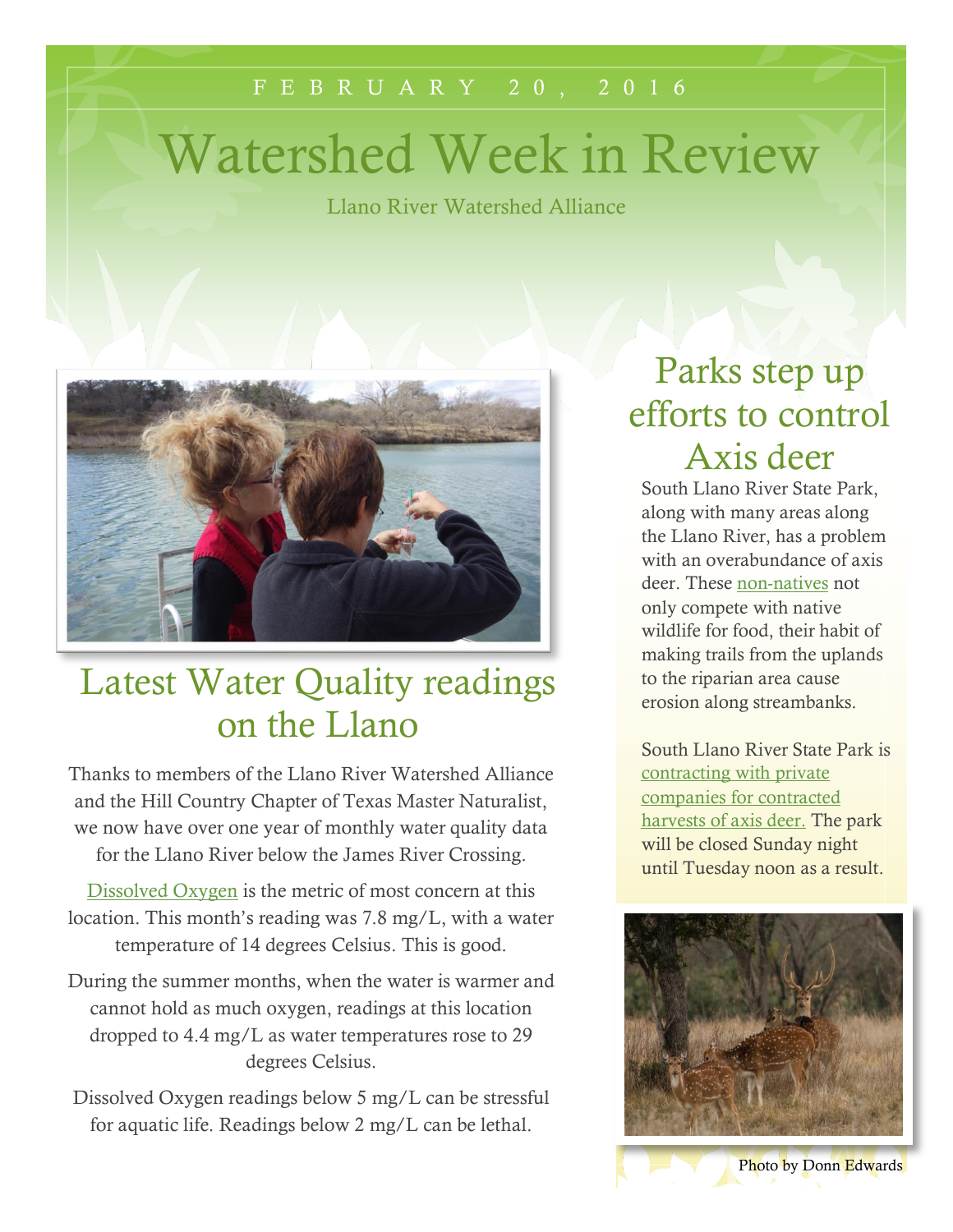#### LLANO RIVER WATERSHED ALLIANCE FEBRUARY 20, 2016



### And now the weather…

**No one can complain much about the weather this winter, except…**

#### What happened to Godzilla El Niño?

*The normal ones tend to bring higher-thantypical rainfall. The really strong ones actually don't. It's not clear exactly why.*

> Paul Yura-National Weather Service  *[Read more](http://weather.blog.statesman.com/2016/02/12/wheres-that-godzilla-el-nino-that-was-supposed-to-make-austin-wetter-than-normal/)*

### Drought returns to watershed

Earlier this month, portions of Central Texas, including parts of the Llano Watershed, returned to Moderate Drought **Conditions** 

*[Read more](http://droughtmonitor.unl.edu/Home/StateDroughtMonitor.aspx?TX)*

#### …and the long range forecast

The [long-range forecast](http://www.cpc.noaa.gov/products/predictions/multi_season/13_seasonal_outlooks/color/p.gif) from the Climate Prediction Center calls for Average Conditions across Central Texas thru this spring and summer. It's next fall and winter's predictions that are a bit unsettling.

That being said, these predictions have been wrong before…

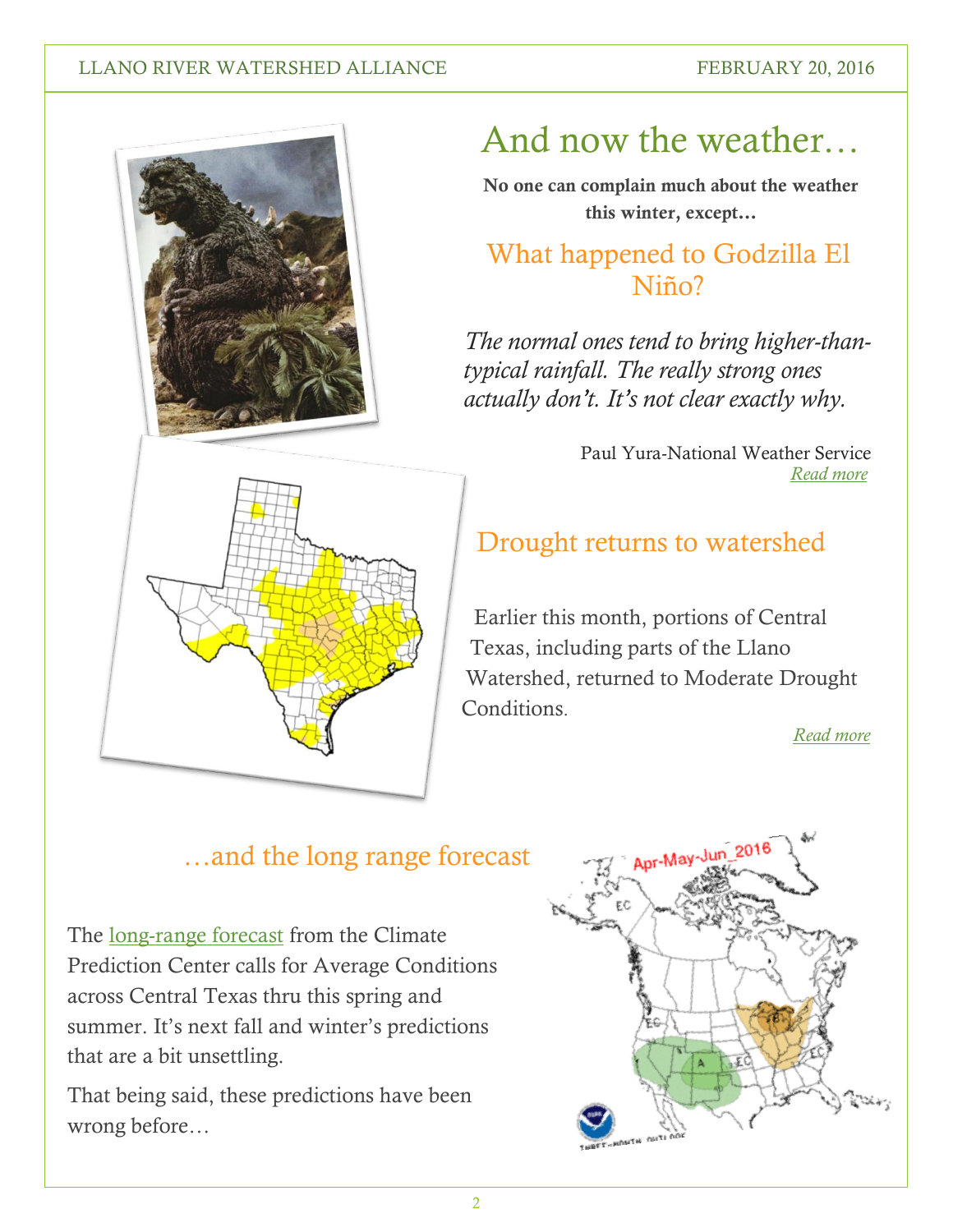### When are our wettest months?

Figure 2. Median Monthly Discharge for Llano River at Junction, Texas (1915 -1993 & 1997 – 2011) <sup>10</sup>



This figure comes from a Llano River Watershed Alliance publication, *[Headwaters of the Llano River: A](http://southllano.org/blog/wp-content/files/Headwaters%20of%20the%20Llano%20final%20document-2.pdf)  [characterization and comparison of the](http://southllano.org/blog/wp-content/files/Headwaters%20of%20the%20Llano%20final%20document-2.pdf)  [rivers, springs, and watersheds of the North](http://southllano.org/blog/wp-content/files/Headwaters%20of%20the%20Llano%20final%20document-2.pdf)  [Llano and South Llano Rivers.](http://southllano.org/blog/wp-content/files/Headwaters%20of%20the%20Llano%20final%20document-2.pdf)*

Based on the historical monthly flow of the Llano River near Junction, May is our wettest month, followed by

September.

The fact that September is wetter than April may come as a surprise, but tropical systems from the Gulf or the Pacific can bring large volumes of precipitation to the Edwards Plateau in early fall.



### Court defers on hearing water case

**In what is being called a 'win' for ranchers and farmers in Texas, the Texas Supreme Court yesterday denied the Texas Commission on Environmental Quality's petition to review an Appeals Court decision last year that said Texas cannot give special treatment to cities or power generators when it comes to water rights.**

 **[Read more](http://www.texastribune.org/2016/02/19/major-water-case-win-farmers-loss-cities/)**